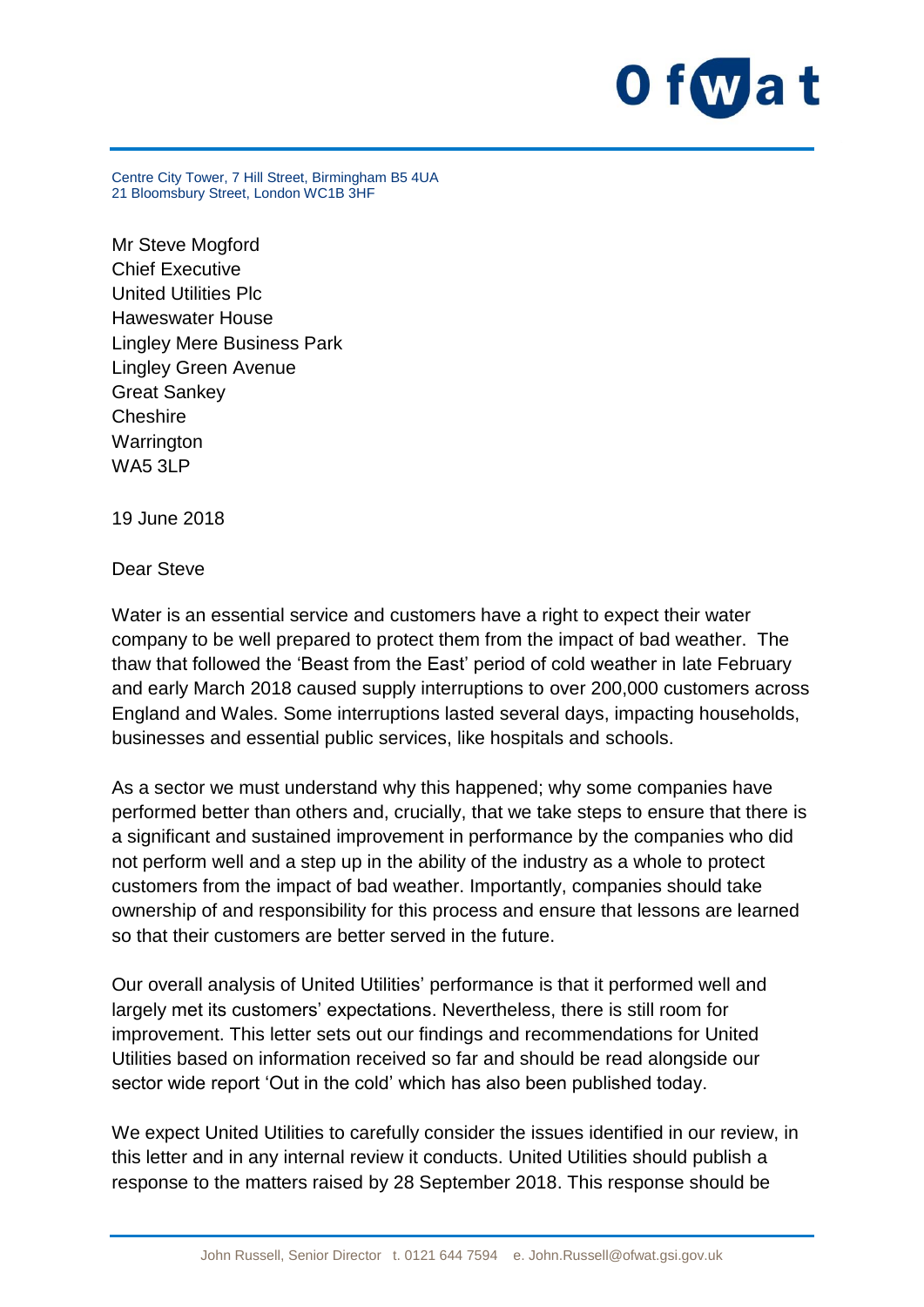proportionate to the issues identified. We would also like United Utilities to help share best practice across the sector as a whole.

## Planning and preparation

- Despite severe weather conditions in the region, leading to increased bursts on the network, the effectiveness of United Utilities' preparations and the nature of the company's response meant that it was able maintain relatively normal levels of service to customers (and the majority of those that did experience supply interruptions had supply restored with a 4 hour period).
- It is also evident that United Utilities' planning ahead of the event (based on learning from previous events) meant that the company had built up sufficient reserves of water to deal with the anticipated spike in demand and additional field staff and call centre staff were in place to maintain both customer contact and mains repair response times at levels comparable to normal operations. We also note that the company had taken steps to increase the manning of the company's Alternative Supply Vehicles to enable water to be pumped directly into the network and had increased the availability of bottled water to over 80,000 bottles in case of a large scale interruption.
- Other features of United Utilities' planning and response that were noteworthy were the use of technology and telemetry to monitor the performance of the network and quickly identify any problems; the company's proactive winter readiness campaign to try to prevent customer side bursts and; the efforts taken to identify customers in a vulnerable situation before, and during, the incident.

## Incident response

- United Utilities' incident management appears to have worked well with clear timelines on the implementation of the company's response plan and clear structures, responsibilities demonstrated and evidence that staff were aware of, and had been given adequate training, in relation to that plan.
- $\bullet$  We note that the decision to declare a Type 3 incident was taken on 28<sup>th</sup> of February to enable the company to implement plans to deal with a forecast spike in demand on the 1<sup>st</sup> of March. It is also evident that the previous measures taken by the company meant that it had sufficient resources in place to minimise the level of interruptions experienced by customers and had good visibility of the performance of the network to enable the company to identify, and respond quickly to, any problems.
- The company's 'Respond, Restore and Repair' approach to supply interruptions appears to have been successful with no service reservoir running empty and water production being maintained throughout the incident. In addition, whilst a significant number of the leaks experienced were due to leaks on customer pipework or within business premises, United Utilities' ability to monitor the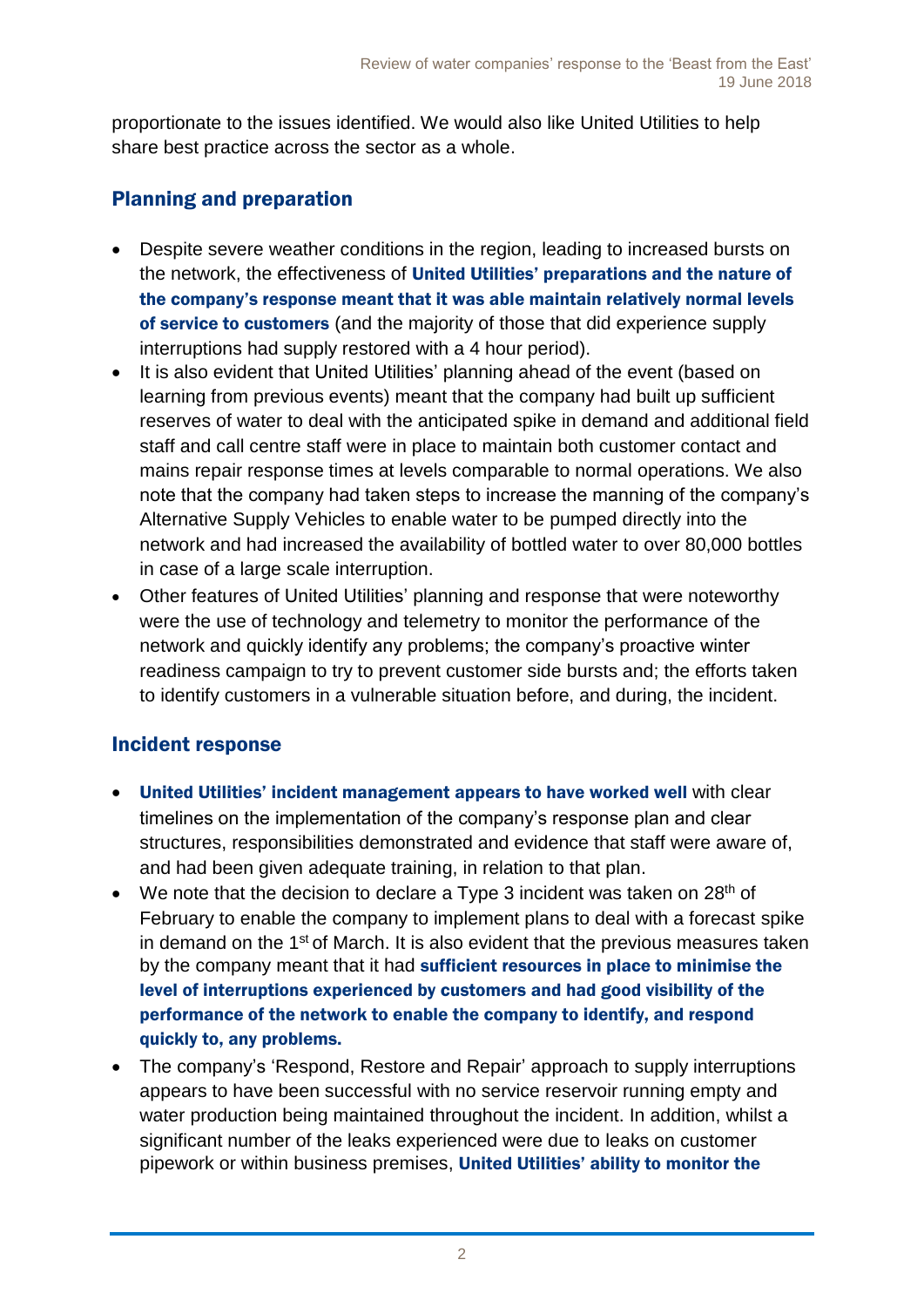network and its access to real time information on network performance, enabled it to identify the sources of leaks and respond and complete repairs quickly.

## Communication and support

- It is encouraging to see that United Utilities was proactive in communications with customers and used a range of different channels to raise awareness, provide advice on preparing for the expected cold weather and to update customers during the incident.
- The company appears to have taken on board lessons learned from other incidents and from research with different segments of affected customers to understand their expectations and what went well and what the company could do better to meet their needs. This has resulted in a number of improvements in the way the company communicates with its customers and other stakeholders to ensure that messaging is targeted for different customer segments.
- Engagement with business customers and retailers has also been identified as an area for improvement across the sector. We understand that United Utilities has specific processes in place for communicating with retailers, with a dedicated support team and portal, but the process did not need to be triggered for this incident. Nevertheless, given the scale of the leaks on business premises that many companies experienced, all companies need to consider whether their current communications strategy is appropriately targeted.
- Early and ongoing engagement and collaboration with Local Resilience Forums (LRFs), local councils, NHS Cumbria etc, formed an essential part of United Utilities' planning for, and response to, the incident.

## Vulnerable customers

- We are encouraged by the steps that United Utilities has already taken to identify customers that may need additional assistance and as a result has succeeded in increasing take-up of the service by 140 per cent and now has more than 50,000 customers on its Priority Service Register.
- We also recognise that, during the incident, United Utilities was actively liaising with LRFs, councils, local health services and charities to identify and provide assistance to customers who might need additional support and after the incident, the company was proactive in checking that customers were back on supply.
- The evidence the company has provided, indicates that it has sought to build on lessons learned from previous incidents, to engage with customers to understand and respond to their needs and to improve the company's ability to target its response and provide rapid assistance when an incident occurs.